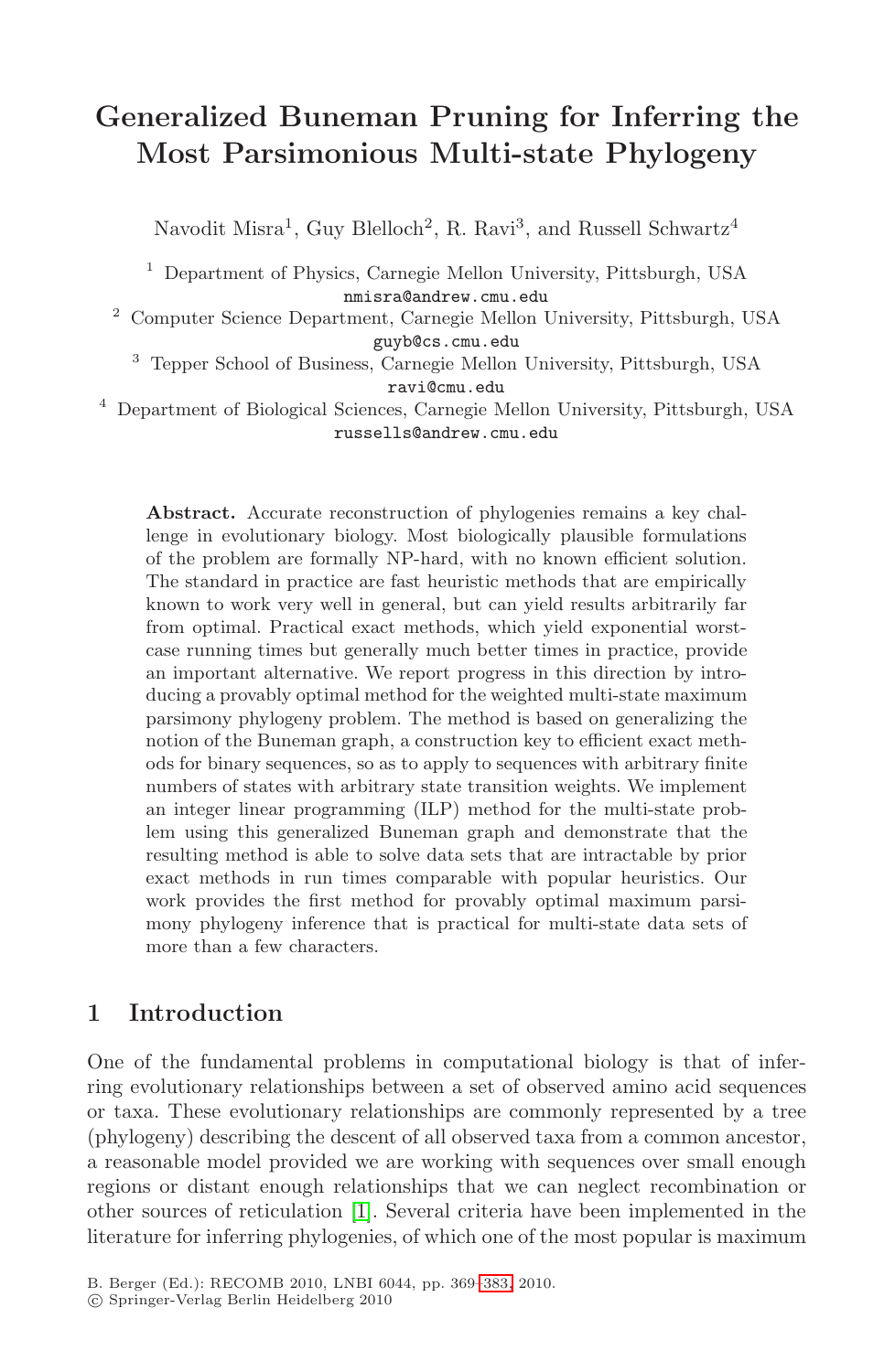parsimony (MP). Maximum parsimony defines the tree(s) with the fewest mutations as the optimum, generally a reasonable assumption for short time-scales or conserved sequences. It is a simple, non-parametric criterion, as opposed to common maximum likelihood models or various popular distance-based methods [2]. Nonetheless, MP is known to be NP-hard [3] and practical implementations of MP are therefore generally based on heuristics which do not guarantee optimal solutions.

Fo[r](#page-14-1) [se](#page-14-2)[qu](#page-14-3)ences where each site or character is expressed over a set of discrete states, MP is equivalent to finding a minimum Steiner tree displaying the input taxa. For example, general DNA sequences can be expressed as strings of four nucleotide states and proteins as strings of 20 amino acid states. Recently, Sridhar *et al.* [4] used integer linear programming to efficiently find global optima for the special case of sequences with binary characters, which are important when analyz[in](#page-14-4)[g s](#page-14-5)ingle nucleotide polymorphism (SNP) data. The solution was made tractable in practice in large part by a pruning scheme proposed by Buneman and extended by others [5,6,7]. The so-called Buneman graph  $\beta$  for a given set of observed strings is an induced sub-graph of the complete graph  $\mathcal G$  (whose nodes represent all possible strings of mutations) such that  $\mathcal{B} \subseteq \mathcal{G}$  still contains all distinct minimum Steiner trees for the observed data. By finding the Buneman graph, one can often greatly restrict the space of po[ssi](#page-13-1)ble solutions to the Steiner tree problem. While there have been prior generalizations of the Buneman graph to non-binary characters [8,9], they do not provide any comparable guarantees usable for accelerating Steiner tree inferenc[e.](#page-14-6)

In this paper, we provide a new generalization of t[he d](#page-14-7)efinition of Buneman graph for any finite number of states that guarantees the resulting graph will contain all distinct minimum Steiner trees of the multi-state input set. Further, we allow transitions between different states to have independent weights. We then utilize the integer lin[ear](#page-14-8) programming techniques developed in [4] to find provably optimal solutions to the multi-state MP phylogeny problem. We validate our method on four specific data sets chosen to exhibit different levels of difficulty: a set of nucleotide sequences from *Oryza rufipogon* [10], a set of human mt-DNA sequences representing prehistoric settlements in Australia [11], a set of HIV-1 reverse transcriptase amino acid sequences and, finally, a 500 taxa human mitochondrial DNA data set. We further compare the performance of our method, in terms of both accuracy and efficiency, with leading heuristics, PAUP\* [12] and the pars program of PHYLIP [13], showing our method to yield comparable and often far superior run times on non-trivial data sets.

# **2 Methods**

## **2.1 Notation and Background**

Let H be an input matrix that specifies a set of N taxa  $\chi$ , over a set of m characters  $C = \{c_1, \ldots c_m\}$  such that  $H_{ij}$  represents the j<sup>th</sup> character of the i<sup>th</sup> taxon. The taxa of H represent the terminal nodes of the Steiner tree inference. Further, let  $n_k$  be the number of admissible states of the  $k^{th}$  character  $c_k$ . The set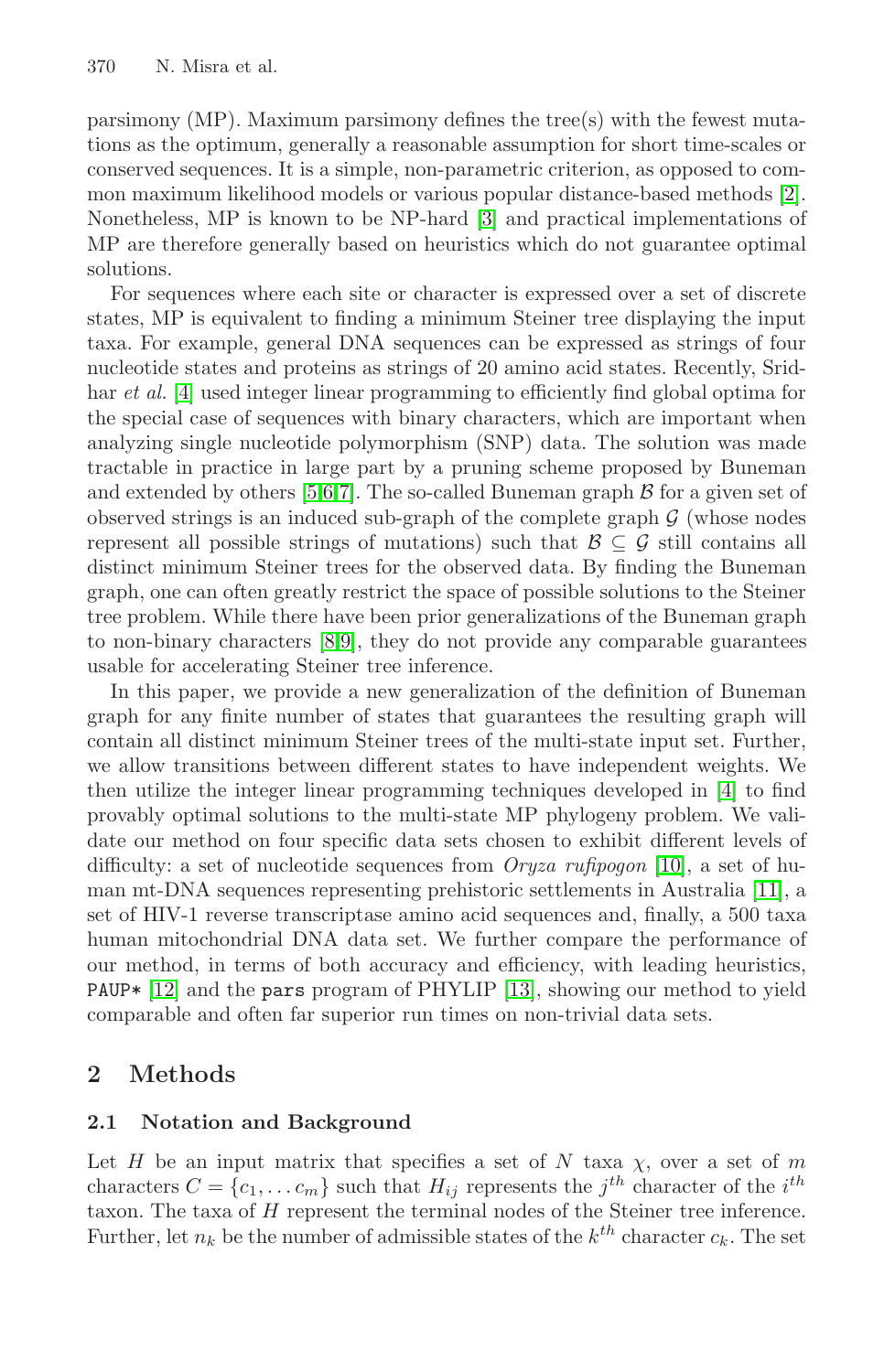<span id="page-2-0"></span>of all possible states is the space  $S \equiv \{0, 1, \ldots n_1 - 1\} \otimes \ldots \otimes \{0, 1, \ldots n_m - 1\}.$ We will represent the  $i^{th}$  character of any element  $b \in S$ , by  $(b)_i$ . The state space S can be represented as a graph  $G = (V_g, E_g)$  with the vertex set  $V_g = S$ and edge set  $E_{\mathcal{G}} = \{(u, v)|u, v \in \mathcal{S}, \sum_{c_p \in C}^m \delta[(u)_p, (v)_p] = 1\}$ , where  $\delta[a, b] = 0$  if  $a = b$  and 1 otherwise. Furthermore, let  $\alpha = {\alpha_p | c_p \in C}$  be a set of weights, such that  $\alpha_p[i, j]$  represents an edge length for a transition between states  $i, j \in$  $\{0,\ldots n_p-1\}$  for character  $c_p$ . We will assume that these lengths are positive (states that share zero edge length are indistinguishable), symmetric in  $i, j$  and satisfy the triangle inequality.

$$
\alpha_p[i,j] + \alpha_p[j,k] \ge \alpha_p[i,k] \quad \forall \quad i,j,k \in \{0,\dots n_p - 1\}
$$
 (1)

Non-negativity and symmetry are basic properties for any reasonable definition of length. If a particular triplet of states (say  $i, j, k$ ) does not satisfy the triangle inequality in equation 1, we can set  $\alpha_p[i, k] = \alpha_p[i, j] + \alpha_p[j, k]$  and still ensure that the shortest path connecting any set of states remains the same. We can now define a distance  $d_{\alpha}$  over  $\mathcal{G}$ , such that for any two elements  $u, v \in V_{\mathcal{G}}$ 

$$
d_{\alpha}[u, v] \equiv \sum_{p \in C}^{m} \alpha_p[(u)_p, (v)_p]
$$
\n(2)

Given any subgraph  $K = (V_K, E_K)$  of  $\mathcal{G}$ , we can define the length of K to be the sum of the lengths of all the edges  $L(K) \equiv \sum_{(u,v)\in E_K} d_{\alpha}[u, v]$ . The maximum parsimony phylogeny problem for  $\chi$  is equivalent to constructing the minimum Steiner tree  $T_*$  displaying the set of all specified taxa  $\chi$ , i.e., any tree  $T_*(V_*, E_*)$ such that  $\chi \subseteq V_*$  and  $L(T_*)$  is minimum. Note that  $T_*$  need not be unique.

## **2.2 Pre-processing**

Before we construct the generalized Buneman graph corresponding to an input, we perform a basic pre-processing of the data. The set of taxa in the input  $H$ might not all be distinct over the length of sequence represented in  $H$ . These correspond to identical rows in  $H$  and are eliminated. Similarly, characters that do not mutate for any taxa do not affect the true phylogeny and can be removed. Furthermore, if two characters are expressed identically in  $\chi$  (modulo a relabeling of the states), we will represent them by a single character with each edge length replaced by the sum of the edge lengths of the individual characters. In case there are  $n$  such non-distinct characters, one of them is given edge lengths equal to the sum of the corresponding edges in each of the  $n$  characters and the rest are discarded. These basic pre-processing steps are often useful in considerably reducing the size of input.

## **2.3 Buneman Graph**

The Buneman graph was introduced as a pruning of the complete graph for the special case of binary valued characters. For this special case it is useful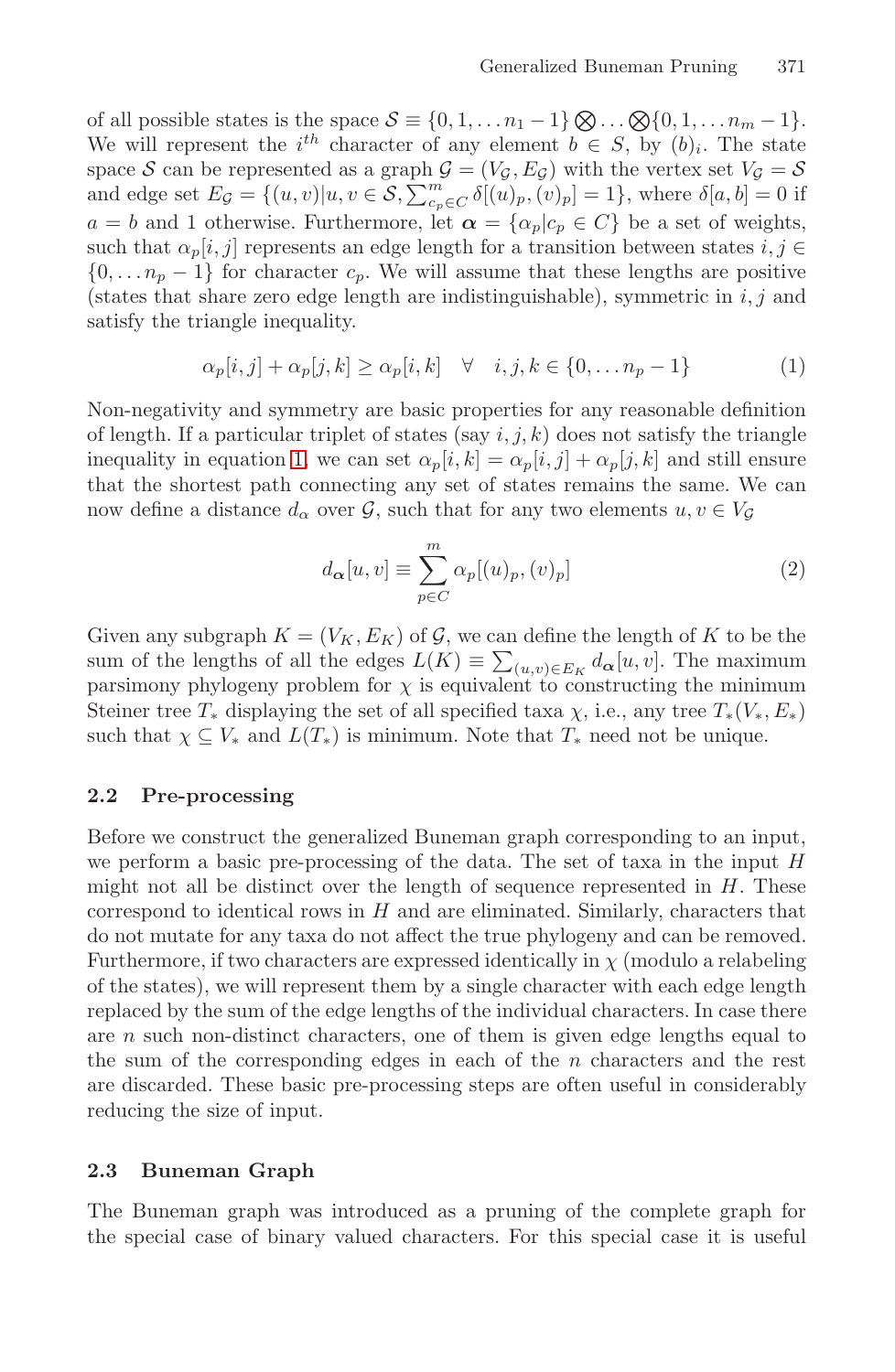to introduce the notion of binary splits  $c_p(0)|c_p(1)$  for each character  $c_p \in C$ , which partition the set of taxa  $\chi$  into two sets  $c_p(0)$  and  $c_p(1)$  corresponding to the value expressed by  $c_p$ . Each of these sets is called a block of  $c_p$ . Each vertex of the Buneman graph  $\beta$  can be represented by an m-tuple of blocks  $[c_1(i_1), c_2(i_2), \ldots, c_m(i_m)]$ , where  $i_j = 0$  or 1, for  $j \in \{1, 2, \ldots m\}$ . To construct the Buneman graph, a rule is defined for discarding/retaining the subset of vertices contained in each pair of overlapping blocks  $[c_p(i_p), c_q(i_q)]$  for each pair of characters  $(c_p, c_q) \in C \times C$ . All vertices which satisfy  $c_p(i_p) \cap c_q(i_q) = \emptyset$  for any pair of characters  $(c_p, c_q)$  can be eliminated, while those for which  $c_p(i_p) \cap c_q(i_q) \neq$  $\emptyset$  for all  $[c_p(i_p), c_q(i_q)]$  are retained. Buneman previously established for the binary case that the retained vertex set will contain all terminal and Steiner nodes of all distinct minimum length Steiner trees.

We extend this prior result to the weighted multi-state case by presenting an algorithm analogous to the binary case to construct a graph with these properties.

## **2.4 Algorithm for Constructing the Generalized Buneman Graph**

Briefly, the algorithm looks at the input matrix projected onto each distinct pair of characters p, q and constructs a  $n_p \times n_q$  matrix  $C(p, q)$ , where the  $i \times j^{th}$ element  $C(p,q)_{ii}$  is 1 only if there is at least one taxon t such that  $(t_p = i$  and  $(t)<sub>q</sub> = j$  and zero otherwise. The algorithm then implements a rule for each such pair of characters  $p, q$  that allows us to enumerate the possible states of those characters in any optimal Steiner tree. For clarity, we will assume that each state for each character is expressed in at least one input taxon, since states that are not present in any taxa cannot be present in a minimum length tree because of the triangle inequality. The rule is define[d b](#page-4-0)y a  $n_p \times n_q$  matrix  $R(p, q)$  determined by the following algorithm:

- 1.  $R(p,q)_{ij} \leftarrow C(p,q)_{ij}$  for all  $i \in \{0,1,\ldots n_p-1\}$  and  $j \in \{0,1,\ldots n_q-1\}$ .
- 2. If all non-zero entries in  $C(p, q)$  are contained in the set of elements

$$
(\cup_k C(p,q)_{ik}) \bigcup (\cup_k C(p,q)_{kj})
$$

for a unique pair  $i \in \{0, 1, \ldots n_p-1\}$  and  $j \in \{0, 1, \ldots n_q-1\}$  then  $R(p, q)_{xy} \leftarrow$ 1 for all x, y such that either  $x = i$  or  $y = j$  (See Fig 1 where this pair of states are denoted  $i_{pq}$  and  $i_{qp}$ .)

3. If the condition in step 2 is not satisfied then set  $R(p,q)_{ij} \leftarrow 1$  for all i, j.

This set of rules  $\{R\}$  then defines a subgraph  $B_{pq} \subseteq \mathcal{G}$  for each pair of characters p, q, such that any vertex  $v \in B_{pq}$  if and only if  $R(p,q)_{(v)_p(v)_q} = 1$ . The intersection of these subgraphs  $\mathcal{B} = \bigcap_{c_p, c_q \in C} B_{pq}$  then gives the generalized Buneman graph for  $\chi$  given any set of distance metrics  $\alpha = {\alpha_p | c_p \in C}$ . Note that the Buneman graph of any subset of  $\chi$  is a subset of  $\mathcal{B}$ . It is easily verified that for binary characters, our algorithm yields the standard Buneman graph.

The remainder of this paper will make two contributions. First, it will show that the generalized Buneman graph  $\beta$  defined above contains all minimum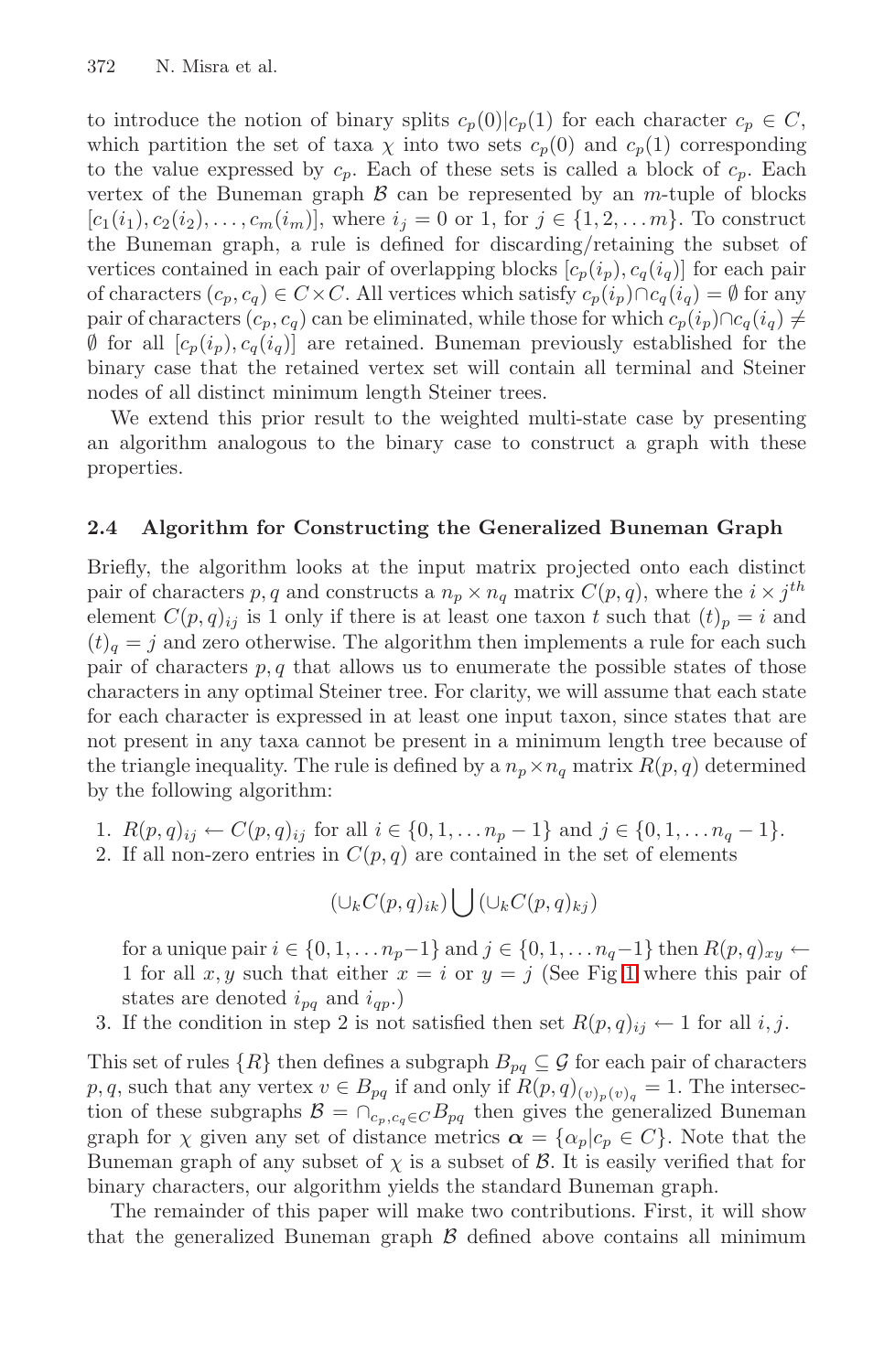

<span id="page-4-0"></span>**Fig. 1.** An example of the generalized Buneman pruning condition. If all taxa in  $\chi$  are present in the shaded region, vertices in all other blocks can be discarded.

Steiner trees for the input taxa  $\chi$ . This will in turn establish that restricting the search space for minimum Steiner trees to  $\beta$  will not affect the correctness of the search. The paper will then empirically demonstrate the value of these methods to efficiently finding minimum Steiner trees in practice.

Before we prove that all Steiner minimum trees connecting the taxa are displayed in B, we nee[d to](#page-14-9) intro[du](#page-5-0)ce the notion of a *neighborhood decomposition*. Suppose we are given any tree  $T(V, E)$  displaying the set of taxa  $\chi$ . We will contract each degree-two Steiner [n](#page-5-0)ode (i.e., any node that is not present in  $\chi$ ) and replace its two incident edges by a single weighted edge. Such trees are called *X-Trees* [14]. Each X-Tree can be uniquely decomposed into its *phylogenetic X-Tree* components, which are maximal subtrees whose leaves are taxa. Formally, each phylogenetic X-Tree  $P(\psi)$  consists of a set of taxa  $\psi \subseteq \chi$  and a tree displaying them, such that there is a bijection or labeling  $\eta: l_P \to \psi$  between elements of  $\psi$  and the set of leaves  $l_P \in P(\psi)$  [14] (Fig 2). All vertices in  $P(\psi)$  with degree 3 or higher will be called *branch points*. From now on we will assume that given any input tree, such a decomposition has already been performed (Fig 2). Two phylogenetic X-Trees  $P(\psi)$  and  $P'(\psi)$  are considered *equivalent* if they have identical length and the same tree topology. By identical tree topology, we mean there is a bijection between the edge set of the two trees, such that removing any edge and its image partitions the leaves into identical bi-partitions. We define two trees to be *neighborhood distinct* if after neighborhood decomposition they differ in at least one [phy](#page-14-10)[loge](#page-14-11)netic X-Tree component. We define a labeling of the phylogenetic X-Tree as an injective map  $\Gamma: P \to \mathcal{G}$  between the vertices of  $P(\psi)$  and those of the graph G such that  $\Gamma_u$  represents the character string for the image of vertex  $u$  in  $\mathcal{G}$ . Since leaf labels are fixed to be the character strings representing the corresponding taxa,  $\Gamma_t = \eta_t \in \psi$  for any leaf  $t \in l_P$ . Identical phylogenetic X-Trees can, however, differ in the labels  $\Gamma_u$  of internal branch points  $u \in P \setminus l_P$ .

We will use a generalization of the Fitch-Hartigan algorithm to weighted parsimony proposed by Erdos and Szekely [15,16]. The algorithm uses a similar forward pass/backward pass technique to compute an optimal labeling for any phylogenetic X-Tree  $T(\psi)$ . Arbitrarily root the tree  $T(\psi)$  at some taxon  $\zeta$  and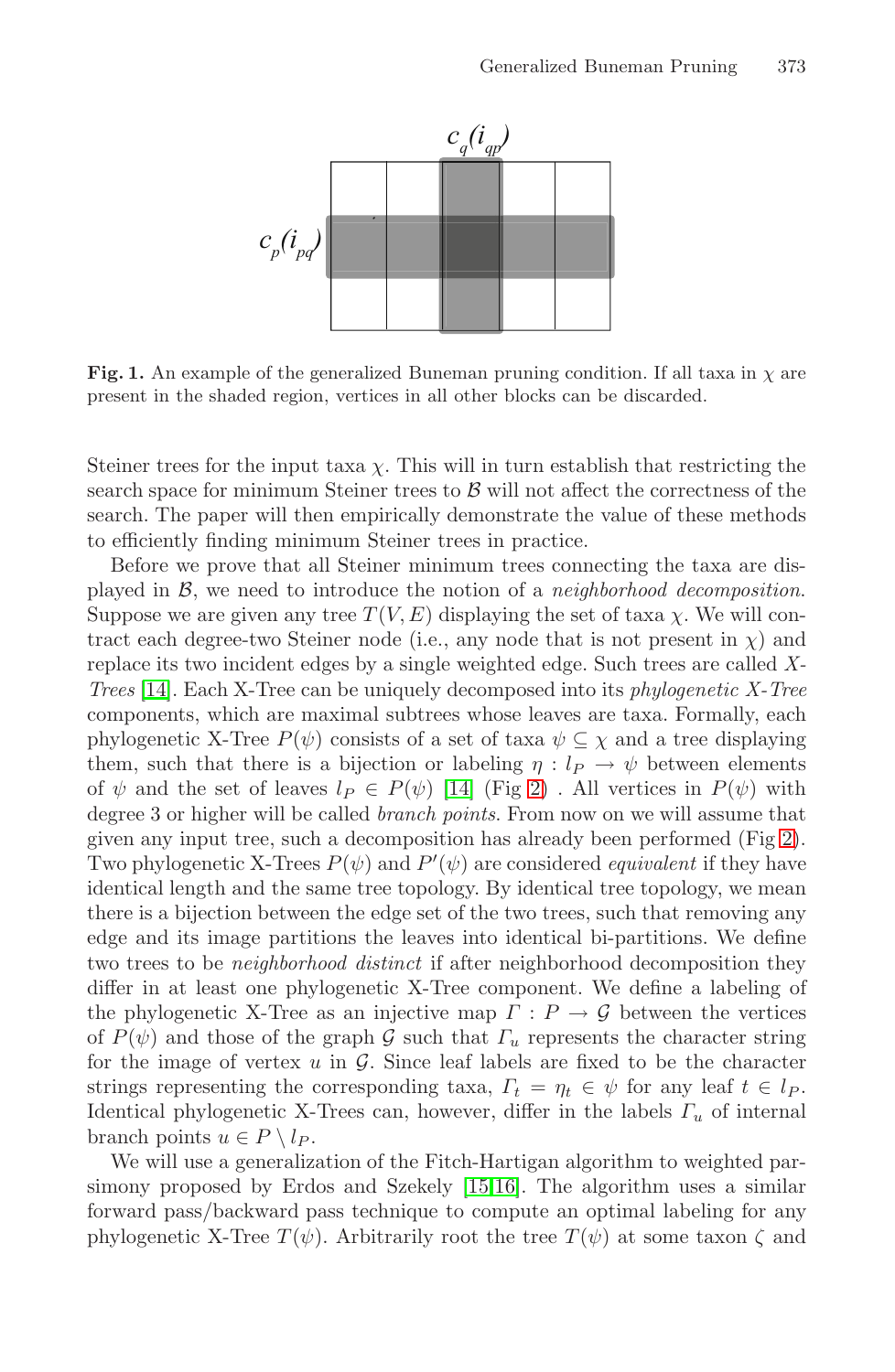<span id="page-5-0"></span>

**Fig. 2.** An input tree and its phylogenetic X-Tree components,with taxa labelled by integers

<span id="page-5-1"></span>starting with the leaves compute the minimum length  $minL(T_b, T_b)$  of any labeling of the subtree  $T_b$  consisting of the vertex b and its descendants, where the root b is labeled  $\Gamma_b$  as follows.

- 1. If  $\Gamma_b$  labels a leaf  $\eta_b \in \psi$ ,  $minL(\Gamma_b = \eta_b, T_b) = 0$  and  $\infty$  otherwise.
- 2. If b has k children  $D_b = \{v_1, \ldots v_k\}$ , and  $T_v$  is the subtree consisting of  $v \in D_b$  and its descendants,

$$
minL(\Gamma_b, T_b) = \sum_{v \in D_b} \min_{\Gamma_v} \{minL(\Gamma_v, T_v) + d_{\alpha}[\Gamma_b, \Gamma_v] \}
$$
(3)

where the minimum is to be taken over all possible labels  $\Gamma_v$  for each character and for each child  $v \in D_b$ .

The optimal labeling of  $T(\psi)$  is one which minimizes the length at the root:  $L(T) = minL(\eta_c, T_c)$ . Labels for each descendant are inferred in a backward pass from the root to the leaves and using equation 3. Note that the minimum length of a tree is just the sum of minimum lengths for each character, i.e.,  $minL(\Gamma_b, T_b) = \sum_{c_s \in C} minL(\Gamma_b, T_b)^{(s)}$ , where  $minL(\Gamma_b, T_b)^{(s)}$  is the minimum cost of tree  $T_b$  rooted at b for character  $c_s$ .

Briefly, our proof is structured as follows: Given any phylogenetic X-Tree  $T(\psi)$ labeling (typically denoted  $\Gamma$  below), we will show that the generalized Buneman pruning algorithm for each pair of characters  $(c_p, c_q)$  defines a subgraph  $B_{pq}$ which contains at least one possible labeling of no higher cost (typically denoted  $\Phi$  below) for  $T(\psi)$ . We will then show that the intersection of these subgraphs  $\mathcal{B} = \bigcap_{p \neq q} B_{pq}$  thus contains an optimal labeling for  $T(\psi)$ .

If the pruning condition in step 2 of the algorithm that defines the Buneman graph is not implemented for the pair of characters  $(c_p, c_q)$ , then  $B_{pq} = \mathcal{G}$  and all labels are necessarily inside  $B_{pq}$ . We prove the following lemma for the case when the pruning condition is satisfied, ie., there exist unique states  $i_{pq}$  of  $c_p$ and  $i_{qp}$  of  $c_q$ , such that each element in the set of leaves  $l_T = \{t \in T(\psi)|\eta_t \in \psi\}$ either has  $(\eta_t)_p = i_{pq}$  or  $(\eta_t)_q = i_{qp}$  or both. Each time we relabel vertices, we will keep all characters except  $c_p$  and  $c_q$  fixed. To economize our notation, we will represent the sum of costs in  $c_p$  and  $c_q$  of the tree T labeled by  $\Gamma$ , which has some branch point b as the root, simply by writing  $L(\Gamma, T) = L(\Gamma, T)^{(p)} + L(\Gamma, T)^{(q)}$ . We use the notation  $\Gamma_x = [(T_x)_p, (T_x)_q]$  to represent the label for a vertex x and suppress the state of all other characters.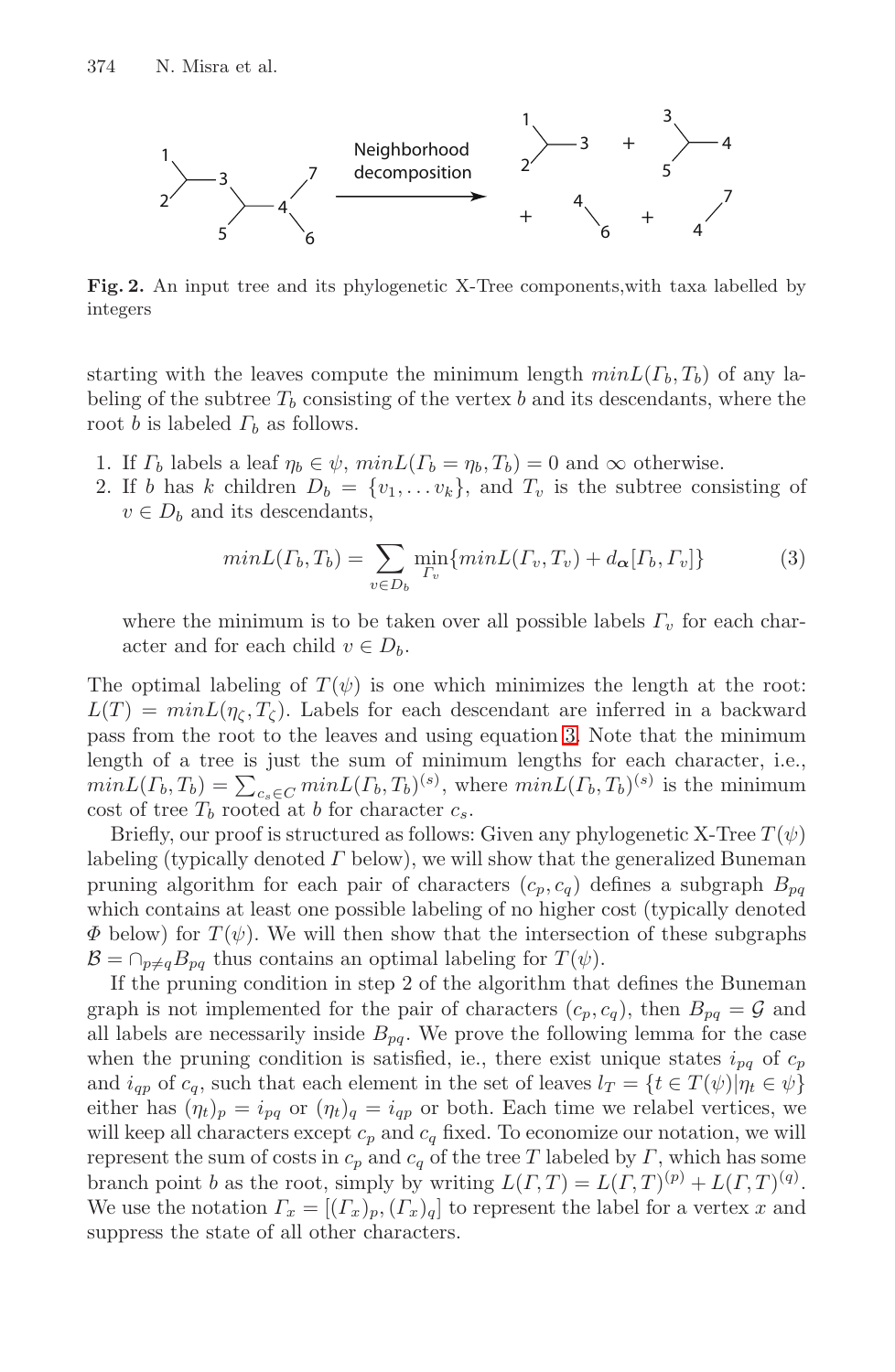<span id="page-6-0"></span>

**Fig. 3.** (a) The base case of a degree  $|\psi|$  star that can be attached to a parent vertex  $\zeta$  in the Erdos-Szekely algorithm. (b)  $T(\psi)$  for the general case (see Lemma 1).

**Lemma 1.** *Given any phylogenetic X-Tree*  $T(\psi)$  *with*  $\psi \subseteq B_{pq}$ *, and a labeling Γ, such that an internal branch point*  $b \in T \setminus l_T$  *is labeled outside*  $B_{pq}$ *, i.e.*,  $\Gamma_b \notin B_{pq}$ , there exists an alternate labeling  $\Phi$  of  $T(\psi)$  inside  $B_{pq}$  such that

- *1. either*  $L(\Gamma, T) \geq L(\Phi, T) + d_{\alpha}[\Gamma_b, \Phi_b],$  or —
- 2.  $L(\Gamma, T) \geq L(\Phi, T)$  *for each of the following choices:*  $\Phi_b = [i_{pq}, i_{qp}]$  *or*  $[i_{pq}, j_{qp}]$  $(T_b)_q$ ] *or*  $[(T_b)_p, i_{qp}]$ *, and*  $\Phi_v = \Gamma_v$  *for all*  $v \neq b$ *. We will call a tree that satisfies this second condition a*  $(c_p, c_q)$ -Tree

*Proof.* We will u[se](#page-6-0) induction on the number of internal branch points outside  $B_{pq}$  to prove the claim. Without loss of generality we can consider all branch points of  $T(\psi)$  to be labeled outside  $B_{pq}$ . If some branch points are labeled inside  $B_{pq}$  then they can be treated as leaves of smaller X-Tree(s) that have all branch points outside  $B_{pq}$ . This is similar to the neighborhood decomposition we performed earlier for those branch points that were present in the set of input taxa. The set of branch points is then the set  $T \setminus l_T = \{u \in T | \Gamma_u \notin B_{pq}\}.$ 

For the base case assume all the leaves are joined at a single branch point b to form a star of degree  $|\psi|$  (see Fig. 3(a) without the root  $\zeta$ ). We can group the leaves into three sets:

1.  $I = \{\eta_u = [i_{pq}, y_u] | y_u \neq i_{qp}, \eta_u \in \psi\}$ 2.  $II = {\eta_v = [x_v, i_{qp}]} | x_v \neq i_{pq}, \eta_v \in \psi$ 3. III = { $\eta_w = [i_{pq}, i_{qp}] | \eta_w \in \psi$ }

The cost of the tree for  $c_p$  and  $c_q$ , with branch point  $\Gamma_b = [x, y]$ , is

$$
L(\Gamma, T)^{(p)} + L(\Gamma, T)^{(q)} = \sum_{u \in I} (\alpha_p[x, i_{pq}] + \alpha_q[y, y_u]) + \sum_{v \in II} (\alpha_p[x, x_v] + \alpha_q[y, i_{qp}]) + \sum_{w \in III} (\alpha_p[x, i_{pq}] + \alpha_q[y, i_{qp}])
$$
(4)

The only way for  $L(\Gamma, T)^{(p)} + L(\Gamma_b, T)^{(q)}$  to be minimum with  $x \neq i_{pq}$  and  $y \neq i_{ap}$ , is if  $III = \emptyset$  and  $|I| = |II|$ . For contradiction, suppose  $|I| + |III| > |II|$ . We could then define a labeling  $\Phi$  identical to  $\Gamma$  over all characters, except  $\Phi_b = [i_{pq}, y]$ , such that  $d_{\alpha}[T_b, \Phi_b] = \alpha_p[T_b, \Phi_b]$ . We could then reduce the length, since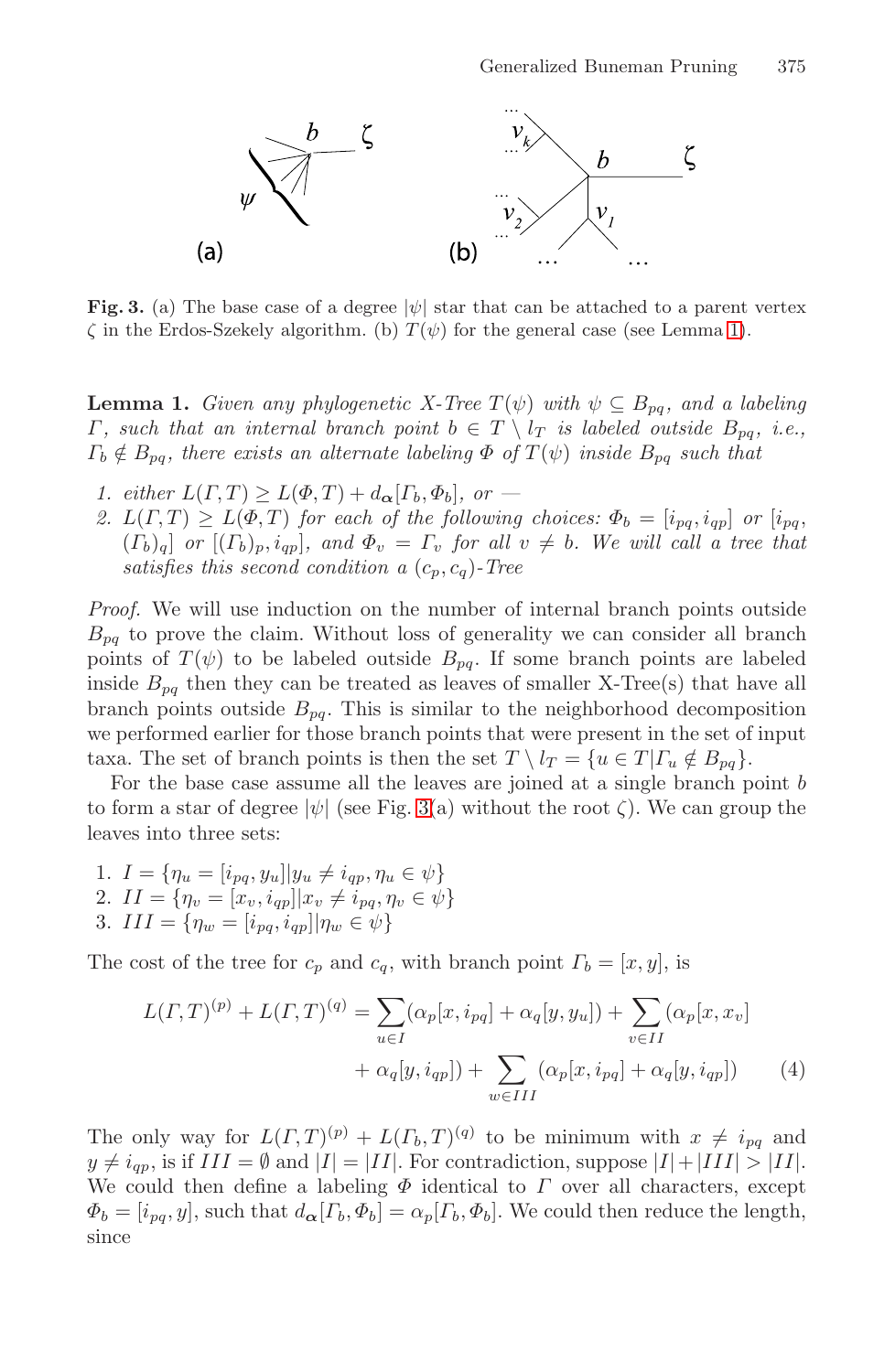$$
L(\Gamma, T)^{(p)} = \sum_{u \in I} \alpha_p[x, i_{pq}] + \sum_{v \in II} \alpha_p[x, x_v] + \sum_{w \in III} \alpha_p[x, i_{pq}]
$$
  
\n
$$
\geq \alpha_p[x, i_{pq}] + \sum_{v \in II} (\alpha_p[x, x_v] + \alpha_p[x, i_{pq}])
$$
  
\n
$$
\geq \alpha_p[x, i_{pq}] + \sum_{v \in II} \alpha_p[i_{pq}, x_v] = L(\Phi, T)^{(p)} + d_{\alpha}[T_b, \Phi_b]
$$
 (5)

where the last inequality follows from the triangle inequality. Similarly, if  $|II|$  +  $|III| > |I|$ , we could define  $\Phi_b = [x, i_{qp}]$  and arrive at  $L(\Gamma, T)^{(q)} \ge L(\Phi, T)^{(q)} +$  $d_{\boldsymbol{\alpha}}[{\Gamma_{b}}, {\varPhi_{b}}].$ 

On the other hand if  $|I| = |II|$  and  $III = \emptyset$  setting  $\Phi_b = [i_{pq}, y]$  or  $\Phi_b = [x, i_{qp}]$ or  $\Phi_b = [i_{pq}, i_{qp}]$  all achieve a length no more than  $L(\Gamma, T)^{(p)} + L(\Gamma, T)^{(q)}$ . Therefore, this is a  $(c_p, c_q)$ -Tree. This proves the base case for our proposition.

<span id="page-7-0"></span>We will now assume that the claim is true for all trees with  $n$  branch points or less. Suppose we have a labeled tree  $T(\psi)$  with  $n+1$  branch points which are all outside  $B_{pq}$ . Let  $D_b = \{v_1, \ldots v_k\}$  be the children of a branch point b in  $T(\psi)$  and  $\{T_1,\ldots,T_k\}$  be the subtrees of each  $v \in D_b$  and their descendants. Note that some of these descendants may be leaves. Since  $T(\psi)$  has at least two branch points, one of its descendants (say  $v_1$ ) must be a branch point (Fig 3(b)). Let  $T_b = T \setminus T_1$  be the subtree consisting of b and all its other descendants. For clarity we will use the notation  $\Gamma_b = [x_b, y_b]$  and  $\Gamma_{v_1} = [x_1, y_1]$ . This implies,

$$
L(\Gamma, T) = L(\Gamma, T_b) + L(\Gamma, T_1) + d_{\alpha} [T_b, T_{v_1}]
$$
  
=  $L(\Gamma, T_b) + L(\Gamma, T_1) + \alpha_p [x_b, x_1] + \alpha_q [y_b, y_1]$  (6)

There are four possibilities.

- 1. Both  $T_b$  and  $T_1$  are  $(c_p, c_q)$ -Trees with n or less branch points In this case, by induction, both  $T_b$  and  $T_1$  can be relabeled with  $\Phi_b$  and  $\Phi_{v_1}$  of the form  $[i_{pq}, i_{qp}]$ . Since the cost in  $c_p$  and  $c_q$  of the edge  $(b, v_1)$  is now zero, we have an optimal labeling of  $T(\psi)$  within  $B_{pq}$  and  $L(\Gamma,T) \geq L(\Phi,T)$ . Note that each of the choices of the form  $[i_{pq}, y_1]$  or  $[x_1, i_{pq}]$  for relabeling of b also satisfy property 2 of the claim. Therefore, this is a  $(c_p, c_q)$ -Tree.
- 2.  $T_b$  is a  $(c_p, c_q)$ -Tree, but  $T_1$  is not. Therefore, there is a labeling  $\Phi$  of  $T_1$  with either  $\Phi_{v_1} = [i_{pq}, y_1]$  and/or  $\Phi_{v_1} = [x_1, i_{pq}]$  such that

$$
L(\Gamma, T_1) \ge L(\Phi, T_1) + d_{\alpha} [\Gamma_{v_1}, \Phi_{v_1}] \tag{7}
$$

Let us assume for concreteness that  $\Phi_{v_1} = [i_{pq}, y_1]$ . It will become clear that the argument works for the other possible choices. Since,  $T_b$  is a  $(c_p, c_q)$ -Tree, by induction, we can choose a labeling of  $T_b$  with  $\Phi_b = [i_{pq}, y_b]$ , such that  $L(T, T_b) \geq L(\Phi, T_b)$ . This gives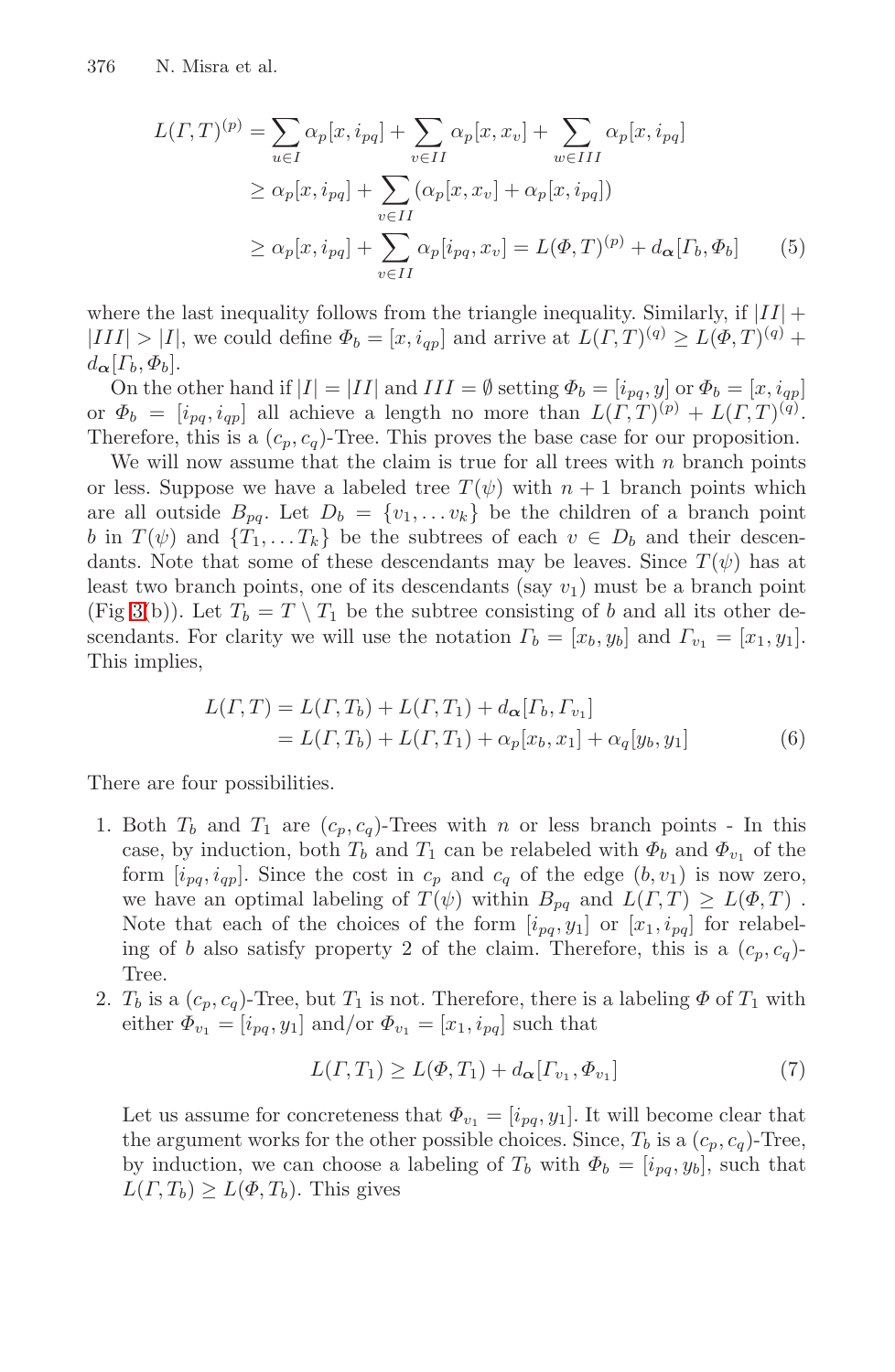Generalized Buneman Pruning 377

$$
L(\Phi, T) = L(\Phi, T_b) + L(\Phi, T_1) + d_{\alpha}[\Phi_b, \Phi_{v_1}]
$$
  
=  $L(\Phi, T_b) + L(\Phi, T_1) + \alpha_q[y_b, y_1]$  (8)

Comparing the previous two equations with equation 6, we get,

$$
L(\Gamma, T) = L(\Gamma, T_b) + L(\Gamma, T_1) + \alpha_p[x_b, x_1] + \alpha_q[y_b, y_1]
$$
  
\n
$$
\geq L(\Phi, T_b) + L(\Phi, T_1) + d_{\alpha}[\Gamma_{v_1}, \Phi_{v_1}] + \alpha_p[x_b, x_1] + \alpha_q[y_b, y_1]
$$
  
\n
$$
= L(\Phi, T_b) + L(\Phi, T_1) + \alpha_p[x_1, i_{pq}] + \alpha_p[x_b, x_1] + \alpha_q[y_b, y_1]
$$
  
\n
$$
\geq L(\Phi, T_b) + L(\Phi, T_1) + \alpha_p[x_b, i_{pq}] + \alpha_q[y_b, y_1]
$$
  
\n
$$
= L(\Phi, T_b) + L(\Phi, T_1) + d_{\alpha}[\Gamma_b, \Phi_b] + d_{\alpha}[\Phi_b, \Phi_{v_1}]
$$
  
\n
$$
= L(\Phi, T) + d_{\alpha}[\Gamma_b, \Phi_b]
$$
 (9)

which satisfies the first possibility of the claim. It should be clear that if  $\Phi_{v_1} = [x_1, i_{qp}]$  then the choice  $\Phi_b = [x_b, i_{qp}]$  would give an identical bound.

3.  $T_1$  is a  $(c_p, c_q)$ -Tree, but  $T_b$  is not. This case is similar to the previous one. Since  $T_b$  has less than n branch points, which are all outside  $B_{pq}$ , and it is not a  $(c_p, c_q)$ -Tree, we have from induction a labeling  $\Phi$  of  $T_b$  with either  $\Phi_b = [i_{pq}, y_b]$  and/or  $\Phi_b = [x_b, i_{pq}]$  such that

$$
L(\Gamma, T_b) \ge L(\Phi, T_b) + d_{\alpha} [\Gamma_b, \Phi_b]
$$
\n(10)

As before, let us assume  $\Phi_b = [i_{pq}, y_b]$  for concreteness. Since  $T_1$  is a  $(c_p, c_q)$ -Tree, we can choose a labeling with  $\Phi_{v_1} = [i_{pq}, y_1]$  such that  $L(\Gamma, T_1) \geq$  $L(\Phi, T_1)$ . This gives,

$$
L(\Phi, T) = L(\Phi, T_b) + L(\Phi, T_1) + d_{\alpha}[\Phi_b, \Phi_{v_1}]
$$
  
=  $L(\Phi, T_b) + L(\Phi, T_1) + \alpha_q[y_b, y_1]$  (11)

Comparing the previous two equations with equation 6, we get,

$$
L(\Gamma, T) = L(\Gamma, T_b) + L(\Gamma, T_1) + \alpha_p[x_b, x_1] + \alpha_q[y_b, y_1]
$$
  
\n
$$
\geq L(\Phi, T_b) + L(\Phi, T_1) + d_{\alpha}[\Gamma_b, \Phi_b] + \alpha_p[x_b, x_1] + \alpha_q[y_b, y_1]
$$
  
\n
$$
\geq L(\Phi, T_b) + L(\Phi, T_1) + d_{\alpha}[\Gamma_b, \Phi_b] + d_{\alpha}[\Phi_b, \Phi_{v_1}]
$$
  
\n
$$
= L(\Phi, T) + d_{\alpha}[\Gamma_b, \Phi_b]
$$
\n(12)

An identical argument carries through if  $\Phi_b = [x_b, i_{qp}]$ .

- 4. Neither  $T_1$  or  $T_b$  are  $(c_p, c_q)$ -Trees. It follows from induction that there is a labeling  $\Phi$  such that  $L(\Gamma, T_b) \geq L(\Phi, T_b) + d_{\alpha}[T_b, \Phi_b]$  and  $L(\Gamma, T_1) \geq$  $L(\Phi, T_1) + d_{\alpha}[{\Gamma_{v_1}, \Phi_{v_1}}]$ . There are two possibilities in this case.
	- (a)  $(\Phi_b = [i_{pq}, y_b]$  and  $\Phi_{v_1} = [i_{pq}, y_1]$  or  $(\Phi_b = [x_b, i_{qp}]$  and  $\Phi_{v_1} = [x_1, i_{qp}])$ . As before, we will prove the claim for the former possibility while the later case can be proved by an identical argument.

$$
L(\Phi, T) = L(\Phi, T_b) + L(\Phi, T_1) + d_{\alpha}[\Phi_b, \Phi_{v_1}]
$$
  
=  $L(\Phi, T_b) + L(\Phi, T_1) + \alpha_q[y_b, y_1]$  (13)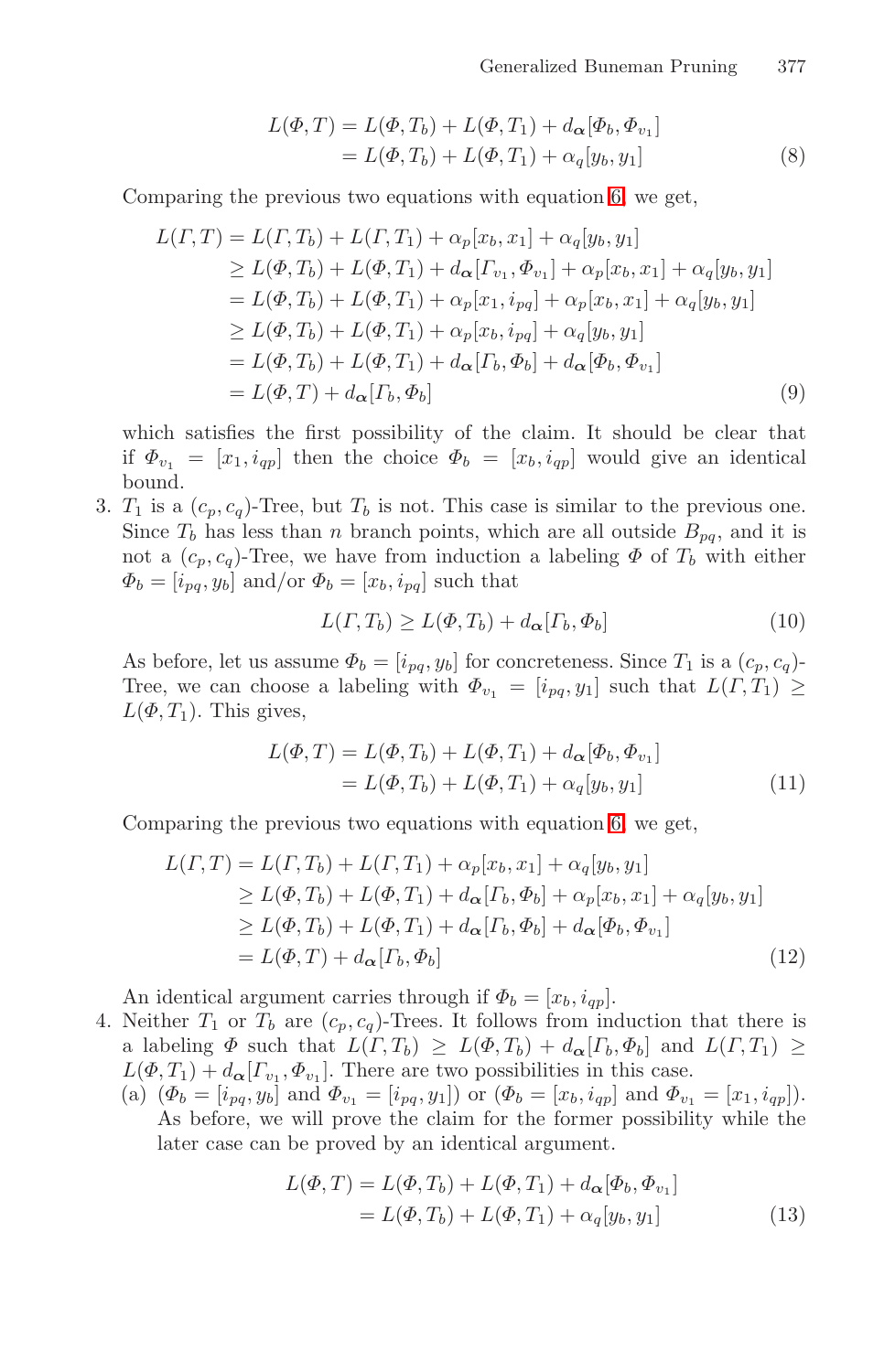$$
L(\Gamma, T) = L(\Gamma, T_b) + L(\Gamma, T_1) + \alpha_p[x_b, x_1] + \alpha_q[y_b, y_1]
$$
  
\n
$$
\geq L(\Phi, T_b) + L(\Phi, T_1) + d_{\alpha}[\Gamma_b, \Phi_b] + d_{\alpha}[\Gamma_{v_1}, \Phi_{v_1}]
$$
  
\n
$$
+ \alpha_p[x_b, x_1] + \alpha_q[y_b, y_1]
$$
  
\n
$$
\geq L(\Phi, T_b) + L(\Phi, T_1) + d_{\alpha}[\Gamma_b, \Phi_b] + \alpha_q[y_b, y_1]
$$
  
\n
$$
= L(\Phi, T_b) + L(\Phi, T_1) + d_{\alpha}[\Gamma_b, \Phi_b] + d_{\alpha}[\Phi_b, \Phi_{v_1}]
$$
  
\n
$$
= L(\Phi, T) + d_{\alpha}[\Gamma_b, \Phi_b]
$$
 (14)

This also satisfies the claim. The proof for  $\Phi_b = [x_b, i_{qp}]$  and  $\Phi_{v_1} =$  $[x_1, i_{qp}]$  is i[de](#page-7-0)ntical.

(b)  $(\Phi_b = [i_{pq}, y_b]$  and  $\Phi_{v_1} = [x_1, i_{qp}]$  or  $(\Phi_b = [x_b, i_{qp}]$  and  $\Phi_{v_1} = [i_{pq}, y_1]$ . As before, we show the calculation for the former possibility. In this case

$$
L(\Phi, T) = L(\Phi, T_b) + L(\Phi, T_1) + d_{\alpha}[\Phi_b, \Phi_{v_1}]
$$
  
=  $L(\Phi, T_b) + L(\Phi, T_1) + \alpha_p[x_b, i_{pq}] + \alpha_q[i_{qp}, y_1]$  (15)

Combining this with equation 6 we get,

$$
L(\Gamma, T) = L(\Gamma, T_b) + L(\Gamma, T_1) + \alpha_p[x_b, x_1] + \alpha_q[y_b, y_1]
$$
  
\n
$$
\geq L(\Phi, T_b) + L(\Phi, T_1) + d_{\alpha}[\Gamma_b, \Phi_b] + d_{\alpha}[\Gamma_{v_1}, \Phi_{v_1}]
$$
  
\n
$$
+ \alpha_p[x_b, x_1] + \alpha_q[y_b, y_1]
$$
  
\n
$$
= L(\Phi, T_b) + L(\Phi, T_1) + \alpha_p[x_b, i_{pq}] + \alpha_q[i_{qp}, y_1]
$$
  
\n
$$
+ \alpha_p[x_b, x_1] + \alpha_q[y_b, y_1]
$$
  
\n
$$
\geq L(\Phi, T_b) + L(\Phi, T_1) + \alpha_p[x_b, i_{pq}] + \alpha_q[i_{qp}, y_1]
$$
  
\n
$$
= L(\Phi, T_b) + L(\Phi, T_1) + d_{\alpha}[\Phi_b, \Phi_{v_1}] = L(\Phi_b, T)
$$
 (16)

But if we now relabel b and  $v_1$  with  $\tilde{\Phi}_{v_1} = [i_{pq}, i_{qp}]$  and  $\tilde{\Phi}_{b} = [i_{pq}, i_{qp}]$ while  $\tilde{\Phi}_v = \Phi_v$  for all other v, we get  $L(\Phi, T_1) + \alpha_q[y_1, i_{qp}] \ge L(\tilde{\Phi}_{v_1}, T_1)$ and  $L(\Phi, T_b) + \alpha_p[x_b, i_{pq}] \ge L(\tilde{\Phi}, T_b)$ . This immediately gives,

$$
L(\tilde{\Phi}, T) = L(\tilde{\Phi}, T_b) + L(\tilde{\Phi}, T_1) + d_{\alpha}[\tilde{\Phi}_b, \tilde{\Phi}_{v_1}]
$$
  
\n
$$
\ge L(\Phi, T) \ge L(\Gamma, T)
$$
\n(17)

Identical arguments work for the choices  $\tilde{\Phi}_{v_1} = [x_1, i_{qp}]$  and  $\tilde{\Phi}_{b} = [x_b, i_{qp}]$ .

This proves that if either of the two possibilities claimed are always true for an X-Tree with n branch points or less then they are also true for a tree with  $n+1$ branch points. The proof for arbitrary n follows from induction.

 $\Box$ 

**Corollary 1.** *Given a minimum length phylogenetic X-Tree*  $T(\psi)$  *there is an optimal labeling for each branch point within* B*.*

*Proof.* Lemma 1 establishes that for any minimum Steiner tree labeled by Γ and any branch point  $b \in T$  such that  $\Gamma_b \notin B_{pq}$ , an alternative optimal labeling  $\Phi$ exists such that  $\Phi_b$  is inside the union of blocks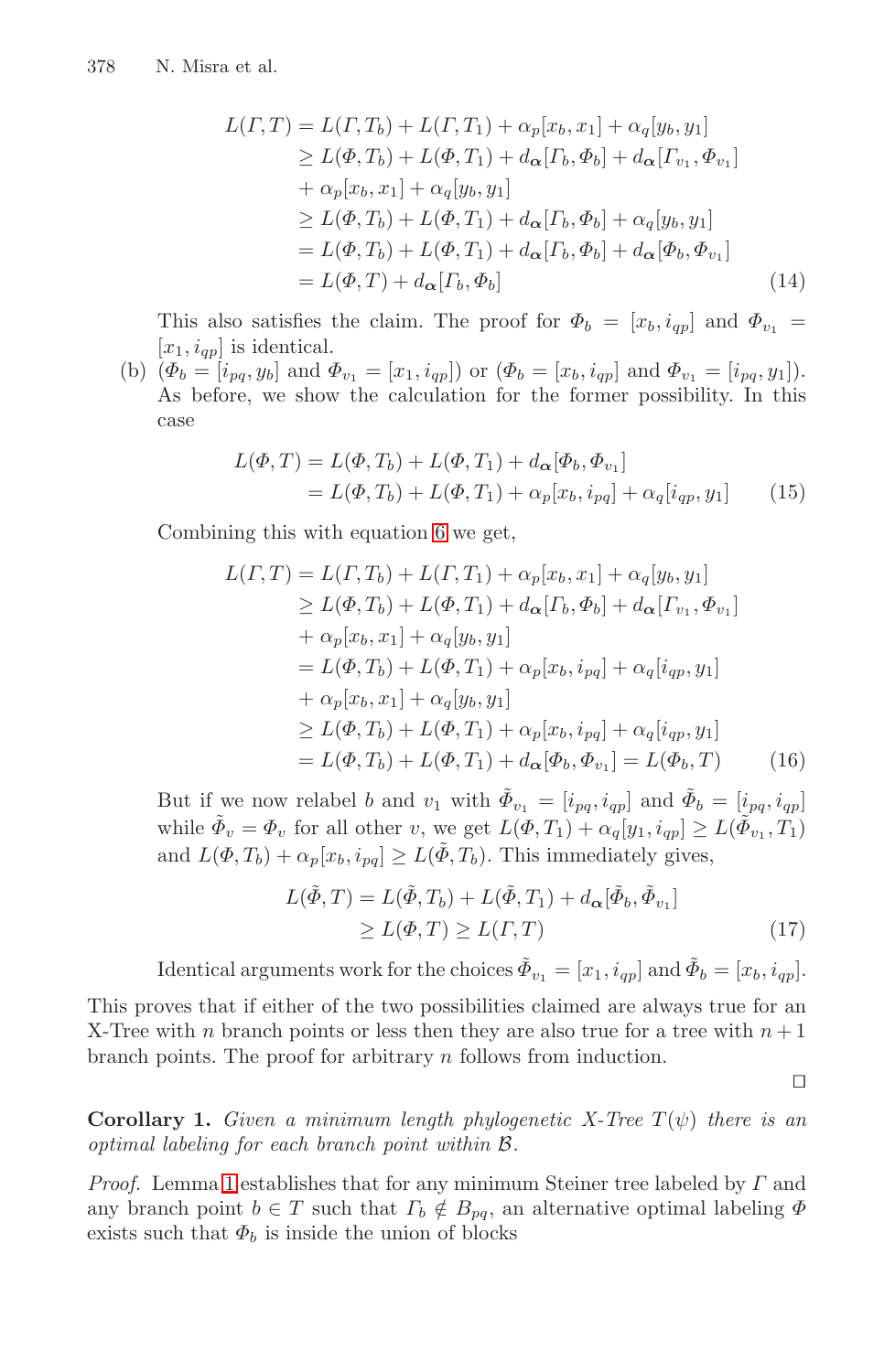$$
\Lambda(T_b, p, q) \equiv [c_p(i_{pq})c_q(i_{qp})] \cup [c_p(i_{pq})c_q((T_b)_q)] \cup [c_p((T_b)_p)c_q(i_{qp})]
$$

If we root the tree at  $b$ , the new optimal labeling for all its descendants is inferred in a backward pass of the Erdos-Szekely algorithm. This ensures that each branch point in a minimum length phylogenetic X-Tree is labeled inside  $B_{pq}$ . Let  $S_b = \bigcap_{B_{pq} \neq \emptyset} \Lambda(T_b, p, q) \subseteq \mathcal{B}$ , where the intersection is taken over all pair of characters for which the pruning condition is satisfied. It follows from Lemma 1 that  $S_b$  also contains an alternate optimal labeling of  $T(\psi)$ . Note that  $S_b$  is a non-empty subset of  $\beta$ . This must be true because given a character pair  $c_p, c_q$ , each union of blocks contains at least one taxon and so the rule matrix  $R(p, q)$  that defines the Buneman graph must have ones for each of these blocks. Therefore each element in  $S_b$  represents a distinct vertex of the Buneman graph.  $\square$ 

As argued before, any minimum Steiner tree can be decomposed uniquely into phylogenetic X-Tree components and the previous corollary ensures that each phylogenetic X-Tree can be labeled optimally inside the generalized Buneman graph. It follows that all distinct minimum Steiner trees are contained inside the generalized Buneman graph.

#### **2.5 Integer Linear Program (ILP) Construction**

We briefly summarize the ILP flow construction used to find the optimal phylogeny. We convert the generalized Buneman graph into a directed graph by replacing an edge between vertices u and v with two directed edges  $(u, v), (v, u)$ each with weight  $w_{uv}$  as determined by the distance metric. Each directed edge has a corresponding binary variable  $s_{u,v}$  in our ILP. We arbitrarily choose one of the taxa as the root  $r$ , which acts as a source for the flow model. The remaining taxa  $T \equiv \chi - \{r\}$  correspond to sinks. Next, we set up real-valued flow variables  $f_{u,v}^t$ , representing the flow along the edge  $(u, v)$  that is intended for terminal t. The root r outputs  $|T|$  units of flow, one for each terminal. The Steiner tree is the minimum-cost tree satisfying the flow constraints. This ILP was described in [4], and we refer the reader to that paper for further details. The ILP for this construction of the Steiner tree problem is the following:

Minimize 
$$
\sum_{(u,v)\in\mathcal{B}} w_{uv}s_{u,v}
$$
  
subject to 
$$
\sum_{v} (f_{u,v}^t - f_{v,u}^t) = 0 \quad \forall u \in \mathcal{B} \setminus \{t, r\}, \ \forall t \in T
$$

$$
\sum_{v} (f_{r,v}^t - f_{v,r}^t) = 1 \quad \forall t \in T
$$

$$
0 \le f_{u,v}^t \le s_{u,v} \quad \forall (u,v) \in \mathcal{B}, \ \forall t \in T
$$

$$
s_{u,v} \in \{0,1\} \quad \forall (u,v) \in \mathcal{B}
$$
(18)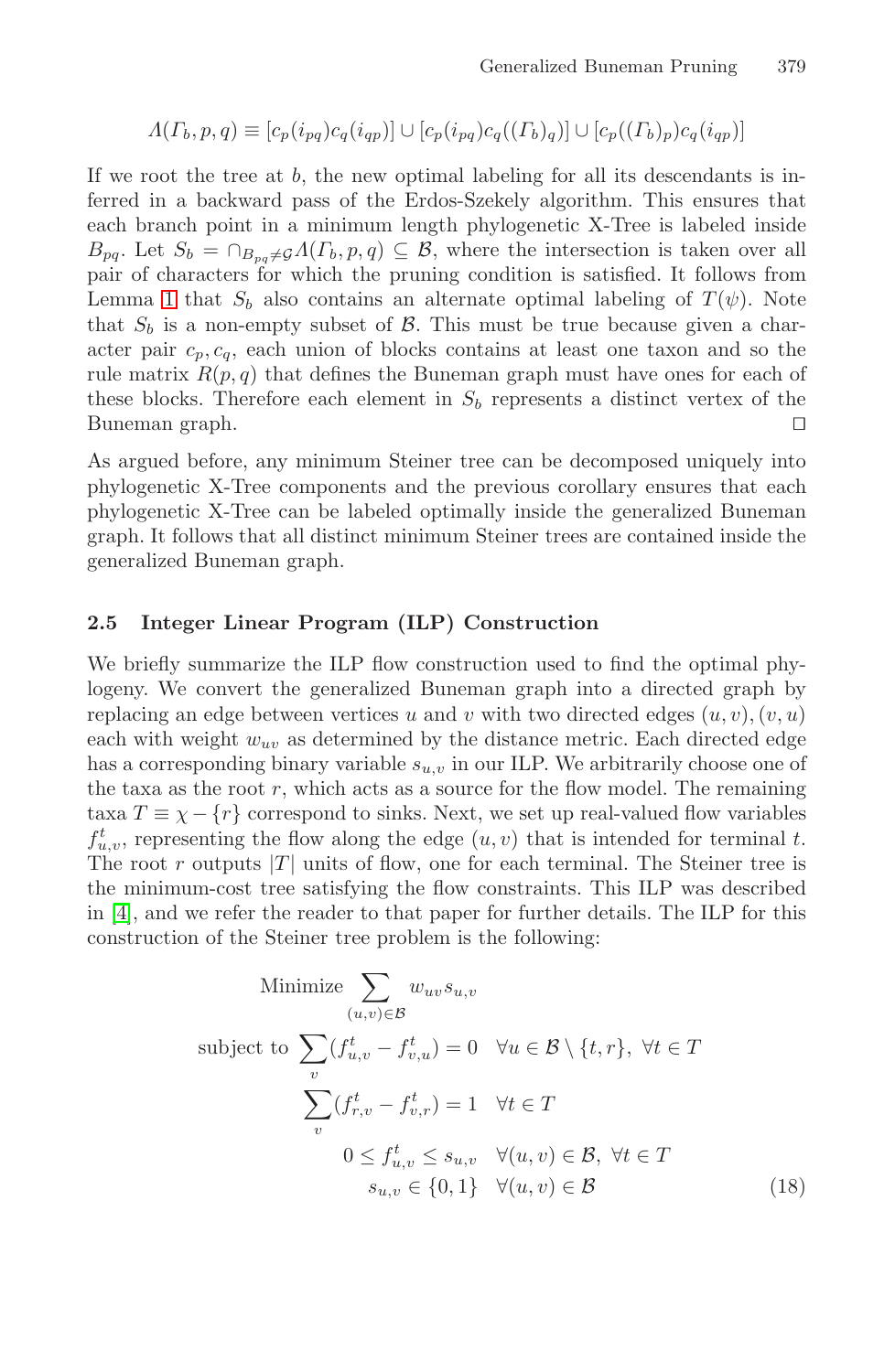| Data                              | Input              | Complete            | B    | <b>ILP</b> |        | pars   |                   | PAUP*  |       |
|-----------------------------------|--------------------|---------------------|------|------------|--------|--------|-------------------|--------|-------|
|                                   | (raw)              | graph               |      | length     | time   | length | time              | length | time  |
| rufipogon DNA<br>$\overline{O}$ . | $41 \times 1043$   | $2^{18} * 3^2$      | 58   | 57         | 0.29s  | 57     | 2.57s             | 57     | 2.09s |
| Human mt-DNA                      | $80 \times 245$    | $2^{28}$            | 64   | 44         | 0.48s  | 45     | 0.56s             | 44     | 5.69s |
| HIV-1 RT protein                  | $50 \times 176$    | $2^{16} * 3 * 4^2$  | 297  | 40         | 127.5s | 42     | 0.30s             | 40     | 3.84s |
| $mt3000$                          | $500 \times 3000$  | $2^{99}$<br>$*3^2$  | 322  | 177        | 40s    | 178    | 2 <sub>m37s</sub> | 177    | 5h23m |
| mt5000a                           | $500 \times 5000$  | $2^{167}$<br>$*3^2$ | 1180 | 298        | 5h10m  | 298    | 35m49s            | 298    | 3h52m |
| mt5000b                           | $500 \times 5000$  | $2^{229}$<br>$*3^3$ | 360  | 312        | 3m41s  | 312    | 57 <sub>m6s</sub> | 312    | 2h40m |
| mt10000                           | $500 \times 10000$ | $2^{357}$<br>$*3^5$ | 6006 | N          | N. A   | 637    | 1h34m             | 637    | 1h39m |

<span id="page-11-0"></span>**Table 1.** Pruning and run time results for the data sets reported

## **3 Results**

We implemented our generalized Buneman pruning and the ILP in C++. The ILP was solved using the Concert callable library of CPLEX 10.0. We compared the performance of our me[thod](#page-14-6) with two popular heuristic methods for maximum  $p$ arsimony phylogeny [inf](#page-14-7)erence —  $p$ ars, which is part of the freely-available PHYLIP package [13], and PAUP\* [12], the leading commercial phylogenetics p[ack](#page-14-12)age. We attempted to use PHYLIP's exact branch-and-bound method DNA penny for nucleotide sequences, but discontinued the tests when it failed to solve any of the data sets in under 24 hours. In each case, pars and PAUP\* were run with default parameters. We first report results from three moderate-sized data sets selected to provide varying degrees of difficulty: a set of 1,043 sites from a set of 41 sequences of *O. rufipogon* (red rice) [10], 245 positions from a set of 80 human mt-DNA sequences reported by [11], and 176 positions from 50 HIV-1 reverse transcriptase amino acid sequences. The HIV sequences were retrieved by NCBI BLAS[TP](#page-11-0) [17] searching for the top 50 best aligned taxa for the query sequence GI 19571541 and default parameters. We t[hen](#page-14-6) added additional tests on larger data sets all derived from human mitochondrial DNA. The mtDNA da[ta](#page-12-0) was retrieved from NCBI BLASTN, searching for the 500 best aligned taxa for the query sequence GI 61287976 and default parameters. The complete set of 16,546 characters (after removing indels) was then broken in four windows of varying sizes and characteristics: the first 3,000 characters (mt3000), the first 5,000 characters (mt5000a), the next 5,000 characters (mt5000b), and the first 10,000 char[act](#page-12-0)ers (mt10000). Table 1 summarizes the results.

For the set of 41 sequences of lhs-1 gene from *O. rufipogon* (red rice) [10], our method pruned the full graph of  $2^{18} \times 3^2$  nodes (after screening out redundant characters) to 58. Fig  $4(a)$  shows the resulting phylogeny. Both PAUP\* and pars yielded an optimal tree although more slowly than the ILP (2.09 seconds and 2.57 seconds respectively, as opposed to 0.29 seconds).

For the 245-base human mt-DNA sequences, the generalized Buneman pruning was again highly efficient, reducing the state set from  $2^{28}$  after removing redundant sequences to 64. Fig  $4(b)$  shows the phylogeny returned. While PAUP\* was able to find the optimal phylogeny (although it was again slower at  $5.69$ )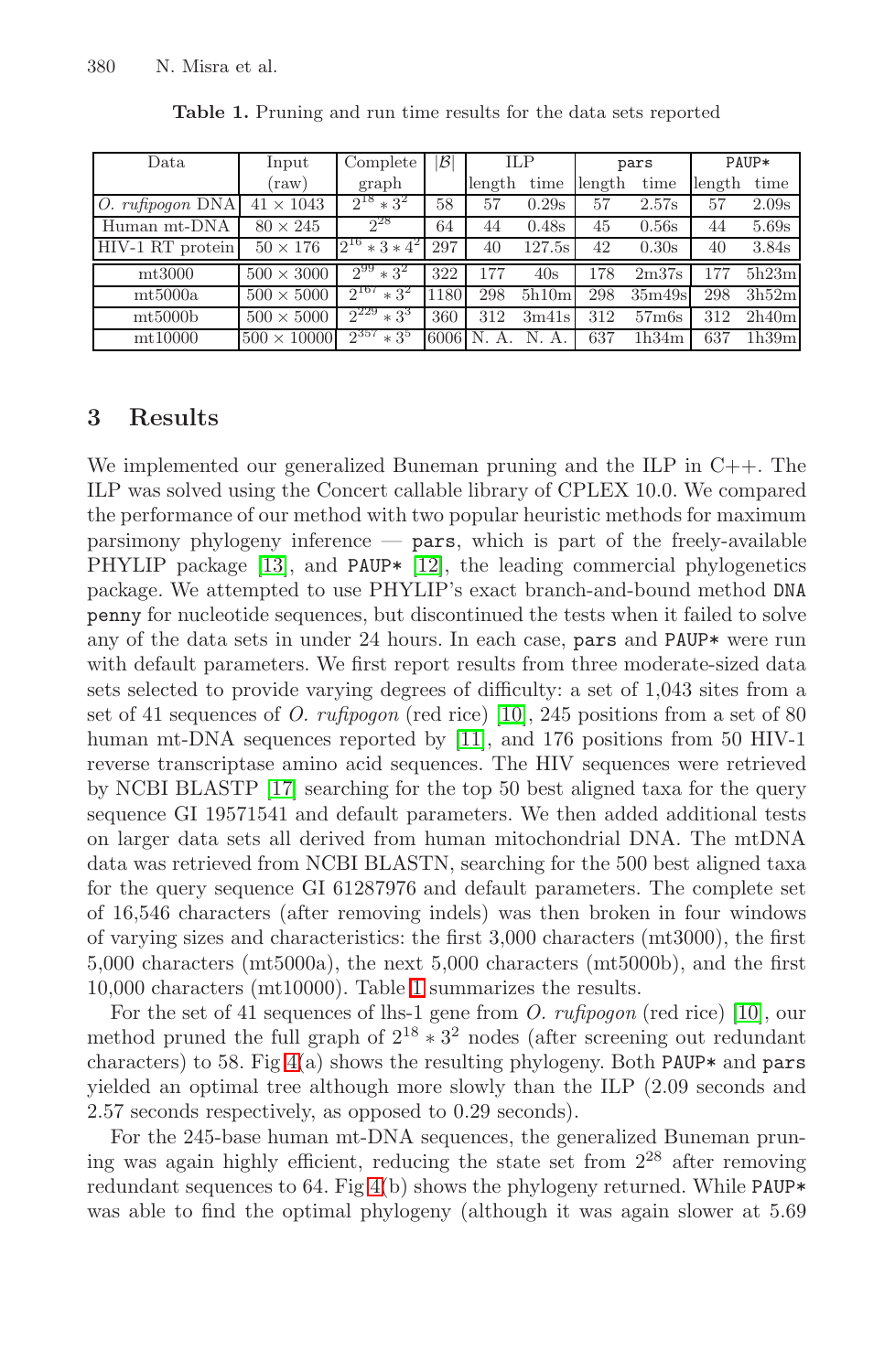#### Generalized Buneman Pruning 381



<span id="page-12-0"></span>**Fig. 4.** Most parsimonious phylogenies (a) lhs-1 gene for *O. rufipogon* [10] (b) Human mt-DNA [11] and (c) HIV-1 RT proteins [17]. Edges are labelled by their lengths in parenth[ese](#page-12-0)s followed by sites that mutate along that edge. Dark red ovals are input taxa and light blue Steiner nodes.

seconds versus 0.48 seconds), pars yielded a slightly sub-optimal phylogeny (length 45 instead of 44) in a comparable run time (0.56 seconds).

For HIV-1 sequences, our method pruned the full graph of  $2^{16} * 3 * 4^2$  possible nodes to a generalized Buneman graph of 297 nodes, allowing solution of the ILP in about two minutes. Fig  $4(c)$  shows an optimal phylogeny for the data. PAUP\* was again able to find the optimal phylogeny and in this case was faster than the ILP (3.84 seconds as opposed to 127.5 seconds). pars required a shorter run time of 0.30 seconds, but yielded a sub-optimal tree of length of 42, as opposed to the true minimum of 40.

For the four larger mitochondrial datasets, Buneman pruning was again highly effective in reducing graph size relative to the complete graph, although the ILP approach eventually proves impractical when Buneman graph sizes grows sufficiently large. Two of the data sets yielded Buneman graphs of size below 400, resulting in ILP solutions orders of magnitude faster than the heuristics. mt5000a, however, yielded a Buneman graph of over 1,000 nodes, resulting in an ILP that ran more slowly than the heuristics. mt10000 resulted in a Buneman graph of over 6,000 nodes, leading to an ILP too large to solve. pars was faster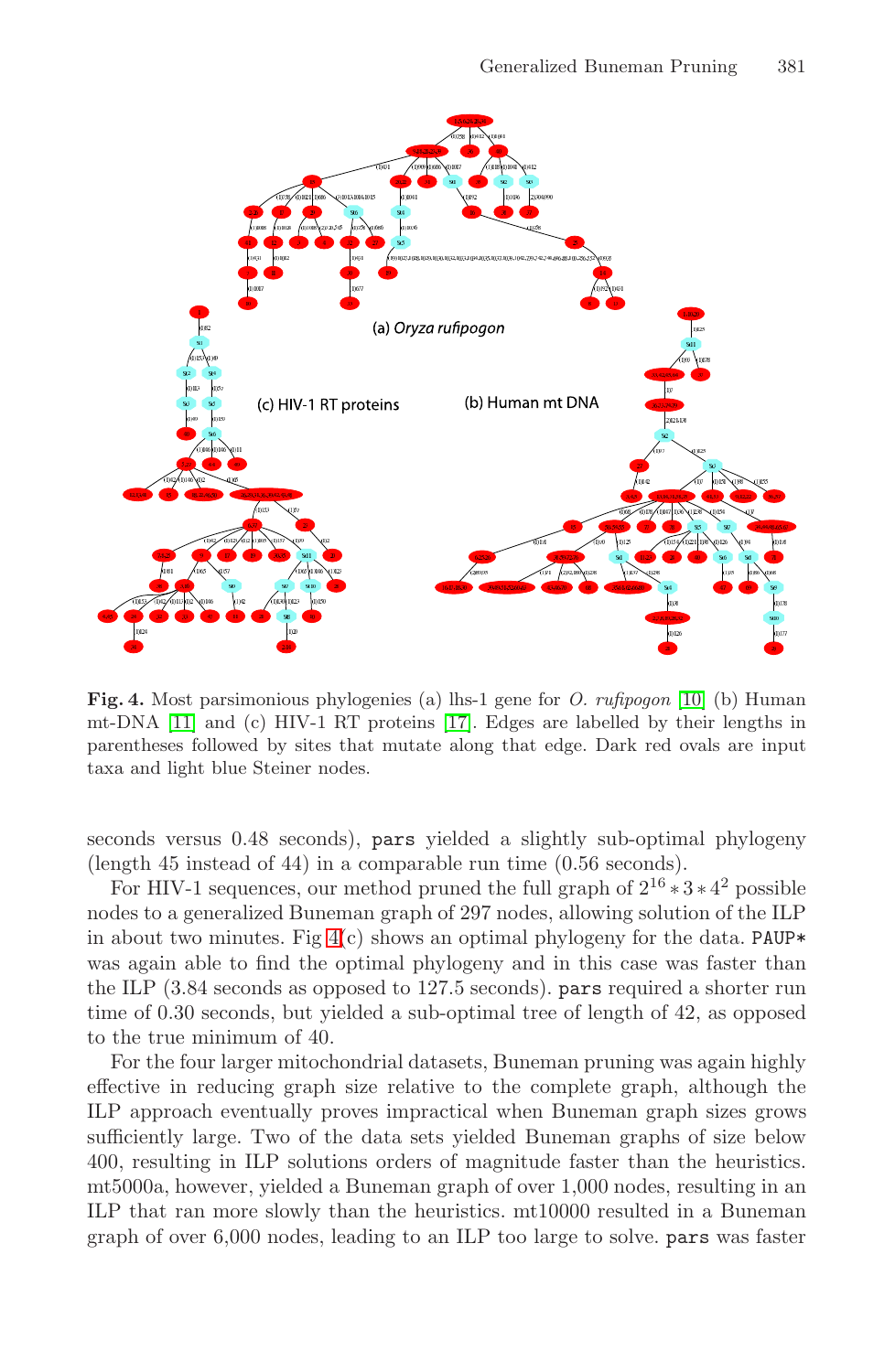than PAUP\* in all cases, but PAUP\* found optimal solutions for all three instances we can verify while pars found a sub-optimal solution in one instance.

We can thus conclude that the generalized Buneman pruning approach developed here is very effective at reducing problem size, but solving provably to optimality does eventually become impractical for large data sets. Heuristic approaches remain a practical necessity for such cases even though they cannot guarantee, and do not always deliver, optimality. Comparison of PAUP\* to pars and the ILP suggests that more aggressive sampling over possible solutions by the heuristics can lead optimality even on very difficult instances but at the cost of generally greatly increased run time on the easy to moderate instances.

# **4 Discussion**

We have presented a new method for finding provably optimal maximum parsimony phylogenies on multi-state characters with weighted state transitions, using integer linear programming. The method builds on a novel generalization of the Buneman graph for characters with arbitrarily large but finite state sets and for arbitrary weight functions on character transitions. Although the method has an exponential worst-c[ase](#page-14-13) performance, empirical results show that it is fast in practice and is a feasible alternative for data sets as large as a few hundred taxa. While there are many efficient heuristics for recontructing maximum parsimony phylogenies, our results cater to the need for provably exact methods that are fast enough to solve the problem for biologically relevant multi-state data sets. Our work could potentially be extended to include more sophisticated integer programming techniques that have been successful in solving large instances of other hard optimization problems, for instance the recent solution of the 85,900 city traveling salesman problem pla85900 [18]. The theoretical contributions of this paper may also prove useful to work on open problems in multi-state MP phylogenetics, to accelerating methods for related objectives, and to sampling among optimal or near-optimal solutions.

# <span id="page-13-0"></span>**Acknowledgements**

<span id="page-13-1"></span>NM would like to thank Ming-Chi Tsai for several useful discussions. This work was supported in part by NSF grant  $\#0612099$ .

## **References**

- 1. Posada, D., Crandall, K.: Intraspecific gene genealogies: trees grafting into networks. Trends in Ecology and Evolution 16, 37–45 (2001)
- 2. Felsenstein, J.: Inferring Phylogenies. Sinauer Publications (2004)
- 3. Foulds, L.R., Graham, R.L.: The Steiner problem in phylogeny is NP-complete. Advances in Applied Mathematics 3, 43–49 (1982)
- 4. Sridhar, S., Lam, F., Blelloch, G., Ravi, R., Schwartz, R.: Efficiently finding the most parsimonious phylogenetic tree via linear programming. In: Măndoiu, I.I., Zelikovsky, A. (eds.) ISBRA 2007. LNCS (LNBI), vol. 4463, pp. 37–48. Springer, Heidelberg (2007)